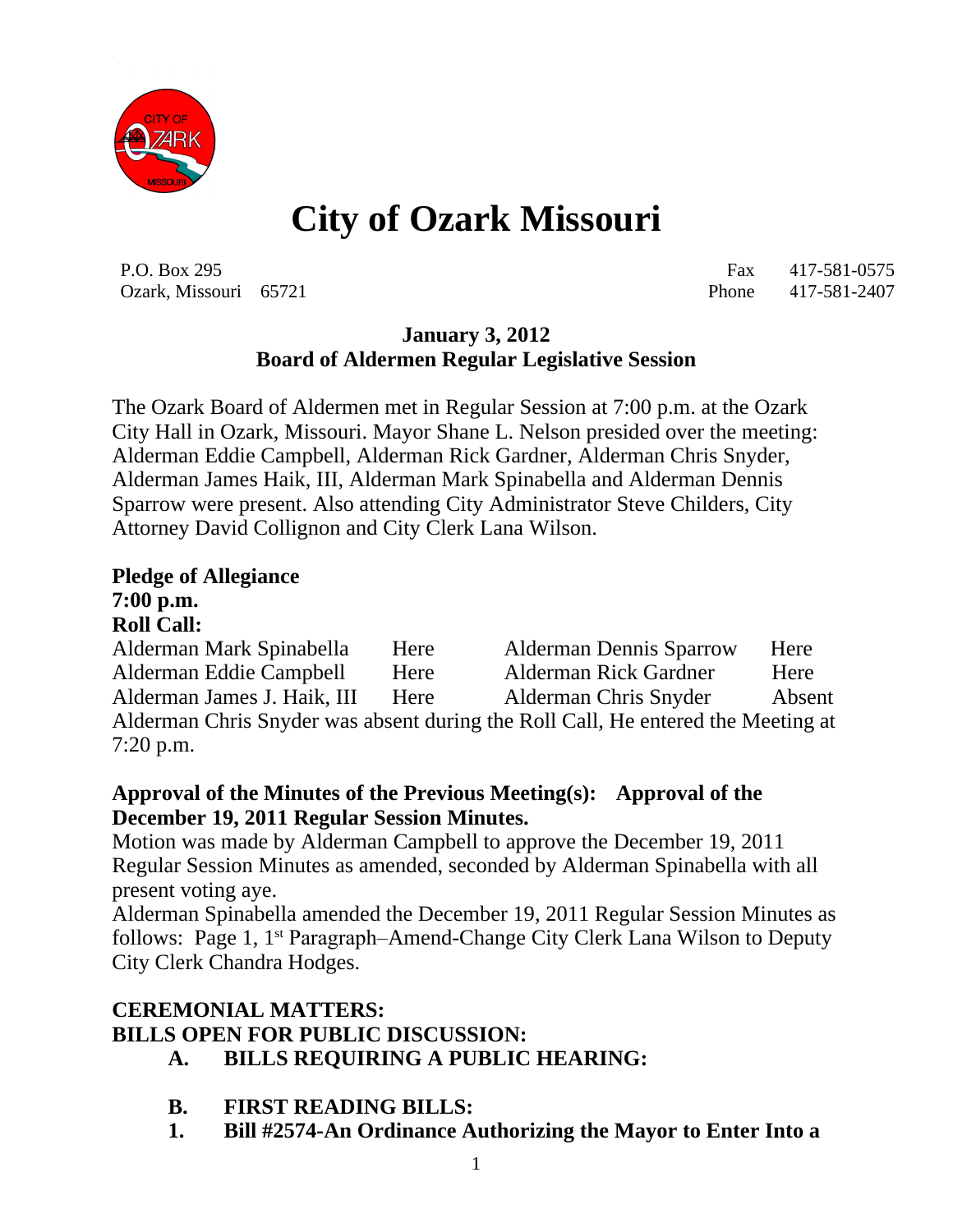#### **Settlement Agreement with Empire Bank for the Completion Bond Concerning the Detention Pond in the Rolling Prairie Subdivision.**

Motion was made by Alderman Campbell to place Bill #2574 on its first reading by title and description only, seconded by Alderman Spinabella with all present voting aye.

City Attorney Collignon the City has been working towards Resolving this issue for the past two (2) years. Empire Bank took over the Letter of Credit from the Bank who had initially issued the Letter of Credit to the Developer, who has filed bankruptcy. Empire Bank desires to resolve this issue to the City's satisfaction and solicited a Contract with Hartman & Co., that's attached as Exhibit B, to complete the Rolling Prairie Subdivision Detention Pond project for a specific amount as stated in the Contract. City Attorney Collignon stated he was contacted by Hartman & Co. today; they have approved, executed and will forward the Contract back to the City.

Alderman Campbell questioned whether or not the City could enter into a Contract solicited by Empire Bank without the City directly soliciting Public Bids for the completion of the Detention Pond. And how this was a Prevailing Wage job since the Bank solicited the Bids and does not have to abide with Prevailing Wage requirement.

City Attorney Collignon stated the City is accepting the Contract with Hartman & Co. as part of the Settlement Agreement, Empire Bank is signing their rights over to the City regarding the Hartman & Co. Contract. Hartman & Co. only Bids prevailing wage on jobs which they bid. Within Five (5) to ten (10) days Empire Bank will issue the City a check for the amount stated in the Contract. Alderman Campbell questioned that if during the project Hartman & Co. ran into additional costs, if the City would be liable for the costs, by assuming responsibility of the Contract without a provision that the Bank will retain

responsibility for any additional costs endured during the project.

City Attorney Collignon stated the by executing the Agreement with Empire Bank the City does assume responsibility for any additional costs associated with the completion of the project, it is his understanding the City will work within the confines of the amount stated in the executed contract.

Bill #2574 will be held over until the January 17, 2012 Regular Legislative Session.

**2. Bill #2575-An Ordinance of the Board of Aldermen of the City of Ozark, Missouri Authorizing the Issuance of a Conditional Use Permit of All/Or Part of Property in a Particular Zoning District in the City of Ozark, Missouri. Property Location 412 N. 3rd Street. Property Owners Billy and Ruth Hanks.**

Motion was made by Alderman Campbell to place Bill #2575 on its first reading by title and description only, seconded by Alderman Spinabella with all present voting aye.

Mayor Shane L. Nelson stated the applicant currently auto sales from the inside of this business he is requesting to park autos "for sale" on the parking area outside of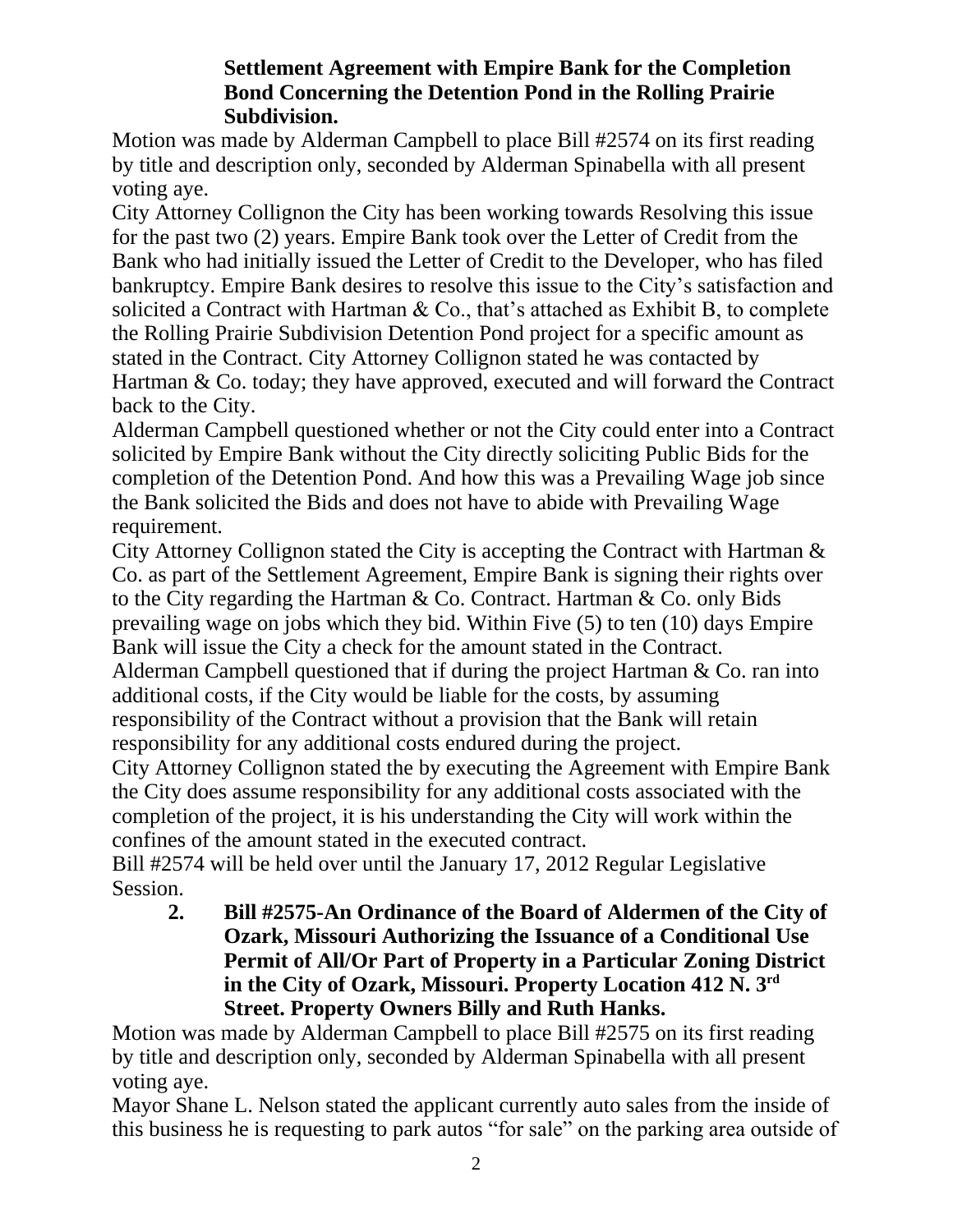the facility. The Planning and Zoning Commission placed conditions upon their recommendation of approval of the Use Permit-Up to only four (4) vehicles parked "for sale" in the front of their business and no autos "for sale" parked in the rear of their business; no customer parking signs placed in the front of their business and on the north side of their business along W. Farmer Street.

City Administrator Childers stated the Planning and Zoning Commission did recommend approval to issue the Use Permit during their December 27, 2011 Regular Meeting. Staff has been in contact with the applicant to resolve the parking conditions before the final reading of the Bill.

Bill #2575 will be held over until the January 17, 2012 Regular Legislative Session.

**3. Bill #2576-An Ordinance Amending the Code of Ordinances of the City of Ozark by Adding a Series of Sections to Title IV, "Land Development and Regulations"; Article IX "Miscellaneous Regulations" to be Numbered 405.940, Et, Seq. Relating to Moving Vans, Storage Containers and Storage Trailers.**

Motion was made by Alderman Campbell to place Bill #2576 on its first reading by title and description only, seconded by Alderman Spinabella with all present voting aye.

City Administrator Childers stated Planning and Zoning has been working towards modifying this Section of the Code for quite some time. Staff has researched how other communities regulate their Code resulting with the presented modifications for the Board of Aldermen's consideration. Modifications to this Section of the Code was inspired by the random boxes currently being placed upon commercial properties by a company displaying a non for profit name, but in fact the company does profit from the boxes. With the boxes not owned by the placement property owner nor are the contents maintained by the property owner we have incurred problems with boxes overflowing before the company picks up the contents.

**Chet Griffeth-1115 E. Wren, Ozark, Missouri.**

Chet Griffeth questioned if the City's concern with the issue was to do with Public Safety the potential use of the boxes for an act of terrorism or is it more of an interference with Commerce.

City Administrator Childers stated the initial interest was with the randomly placed boxes and the overflowing contents; but anytime there is a possibility of an opening for an act of terrorism there is a cause for concern.

Bill #2576 will be held over until the January 17, 2012 Regular Legislative Session.

**4. Bill #2577-An Ordinance Amending the Code of Ordinances of the City of Ozark, Missouri, by Deleting a Subsection of Section 405.350 Relating to Sign Guidelines in C-4 Zoning Districts and Enacting, In Lieu Thereof, Two New Subsections Relating to the Same Subject Matter.**

Motion was made by Alderman Gardner to place Bill #2577 on its first reading by title and description only, seconded by Alderman Spinabella with all present voting aye.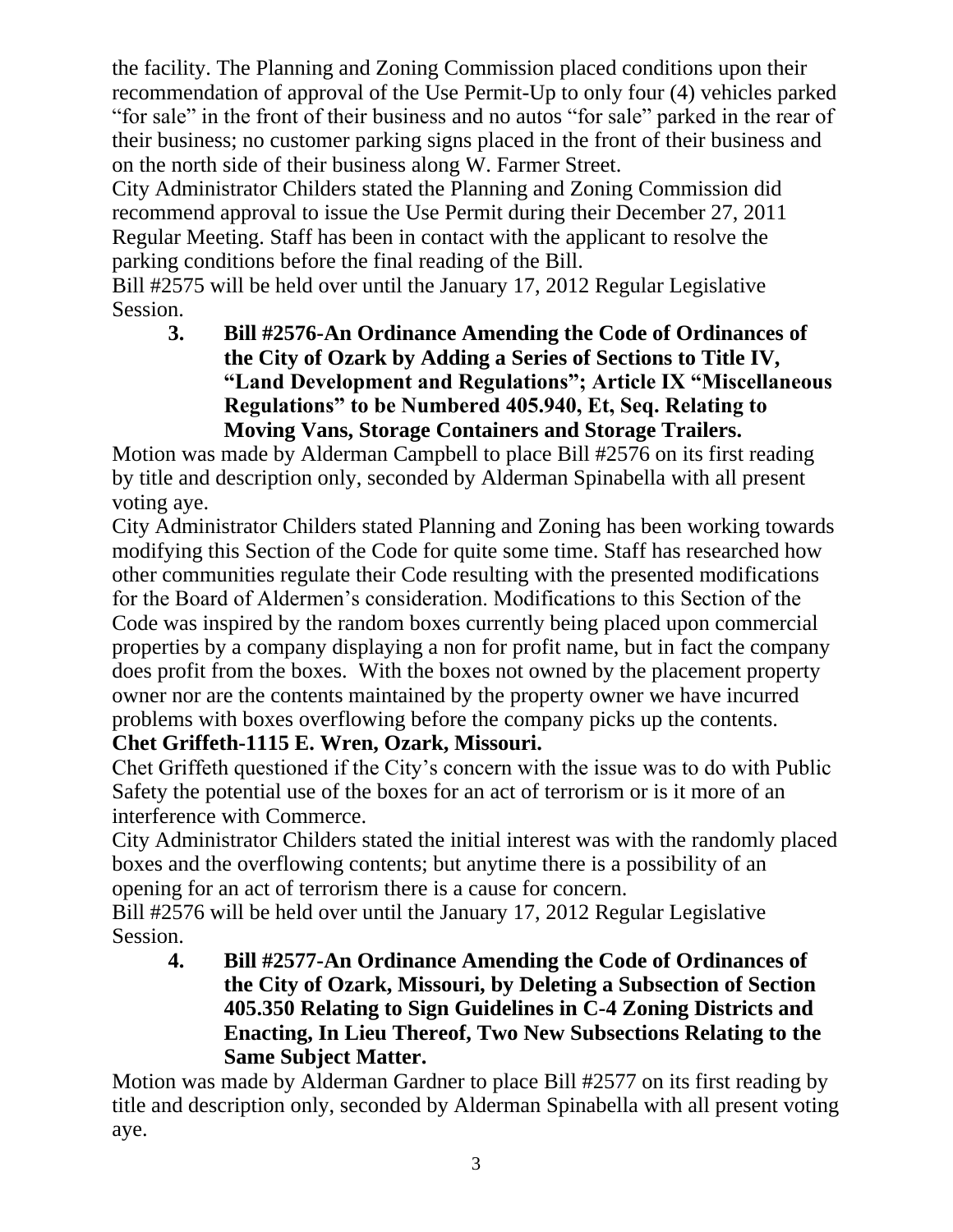City Administrator Childers stated an appointed Citizen Committee worked with staff on the presented Sign Guideline modifications. The first of the modifications focused upon was the C-4 Central Business District the City has rules and regulations in place to protect the character and integrity of our downtown area while still maintaining the progress of our businesses in the downtown area. The modification regulates pole signs by stating if an existing pole sign is being refaced, not enlarged, structurally sound and no mechanical or physical modifications are made, the sign can be re-faced and remain a non conforming sign. Only if the sign is not structurally sound or enlarged the sign owner will be required to comply with the new regulation by replacing the pole sign with a monument sign. Any detached on premise sign installed at a new development site will have to comply with the new Code and install a monument sign. Alderman Sparrow asked the reasoning behind phasing out pole signs.

City Administrator Childers stated it is the Planning and Zoning's long range plan to create this aesthetic and reduce the height of signs and create a more attractive downtown Central Business District.

Alderman Haik, as a member of the Sign Committee, stated the Committee's intentions are to eliminate the random placement of unattractive signs and recreate and bring back the historical character of our downtown area.

Alderman Gardner stated our current Code has created a non business friendly atmosphere by not allowing an existing non conforming pole sign to be re-faced. Bill #2577 will be held over until the January 17, 2012 Regular Legislative Session.

- **C. Resolutions:**
- **1. Resolution #1737-A Resolution of the Board of Aldermen of the City of Ozark, Missouri Waiving Various Water, Sewer connection and Building Fees for the Ozark R-V1 School District in Conjunction with the Proposed Bus Facility.**

Motion was made by Alderman Spinabella to place Resolution #1737 on its first reading by title and description only, seconded by Alderman Gardner with all present voting aye.

Alderman Spinabella, as sponsor of the Resolution, began the discussion by recommending the City appoint a liaison to be present during the School Board Meetings and the School Board have a liaison present during the Board of Aldermen Meetings. The City and School District should form a better form of communication and work together as a team.

Alderman Haik questioned discussing the issue without a School District representative present to answer questions.

Alderman Campbell stated even though he realizes the importance of keeping a cordial relationship and cooperating with the School District there should have been a School District representative present; therefore he called for a vote. The call for the vote was denied due to lack of second.

Alderman Gardner stated a cordial and cooperative partnership between the City and the School District does not exist at this current time, to his satisfaction. The City has the chance before them to approve waiving the School District's fees and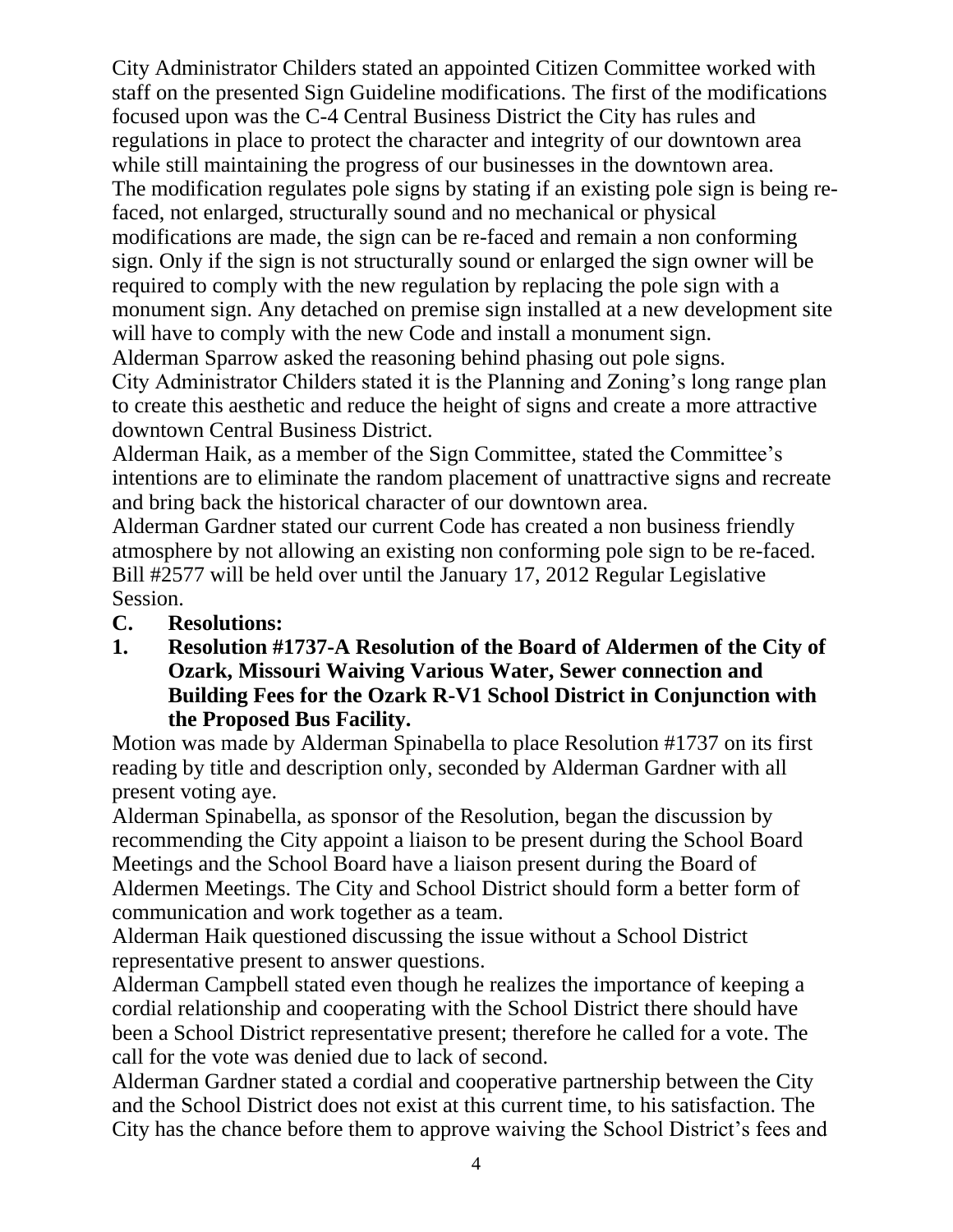then approach the School District to request forming a better communication process. Alderman Gardner suggested tabling Resolution #1737 and allow the School District to have a representative present during the next discussion.

Alderman Haik stated he did not feel waiving the fees will improve the relationship between the City and School District. Alderman Haik suggested scheduling annual Meetings between the City and the School District.

Alderman Sparrow stated his concern with waiving the fees was with shifting a budgetary impact from a large tax based entity to a smaller tax based entity. Alderman Campbell stated he would entertain a partial reimbursement to the School District.

# **Mike Esterl-2708 N. 25th Street, Ozark.**

Mike Esterl stated the City should look at the School District as a business that's funded by a different source and requesting the City to waive their fees, which the City does not waive fees for businesses. The burden of the cost will be placed upon the Citizens of Ozark's available infrastructure funds.

# **Ron Kissee-3200 N. St. Highway NN.**

Ron Kissee stated he has never had his fees waived when he developed. Amending the City's Budget to reimburse the School District would not be a good decision. The School District should have had a representative present to defend their position.

Motion was made by Alderman Campbell to call the question, seconded by Alderman Sparrow with all present voting aye with Alderman Snyder and Alderman Haik voting nay.

Motion was made by Alderman Spinabella to adopt Resolution #1737, seconded by Alderman Gardner with Alderman Spinabella, Alderman Gardner and Alderman Snyder voting aye and Alderman Campbell, Alderman Sparrow and Alderman Haik voting nay. Mayor Shane L. Nelson broke the tie vote by voting nay. Motion was denied.

#### **D. Emergency Bills:**

#### **1. Bill #2578-An Emergency Ordinance Authorizing the Mayor to Enter Into a Municipal Agreement with the Missouri Highways and Transportation Commission.**

Motion was made by Alderman Gardner to place Bill #2578 on its first reading by title and description only, seconded by Alderman Spinabella with all present voting aye with Alderman Sparrow abstaining.

Public Works Director Martin approached the Mayor and Board of Aldermen to explain the necessity of executing the Intergovernmental Agreement. The City has been contacted by MoDot requesting the City to execute this Intergovernmental Agreement allowing them to meet their Federal Highway Administration requirement for the Third Street Project. The City's comments have been agreed to and completed in the document by MoDot.

Motion was made by Alderman Gardner to dispense with the second reading and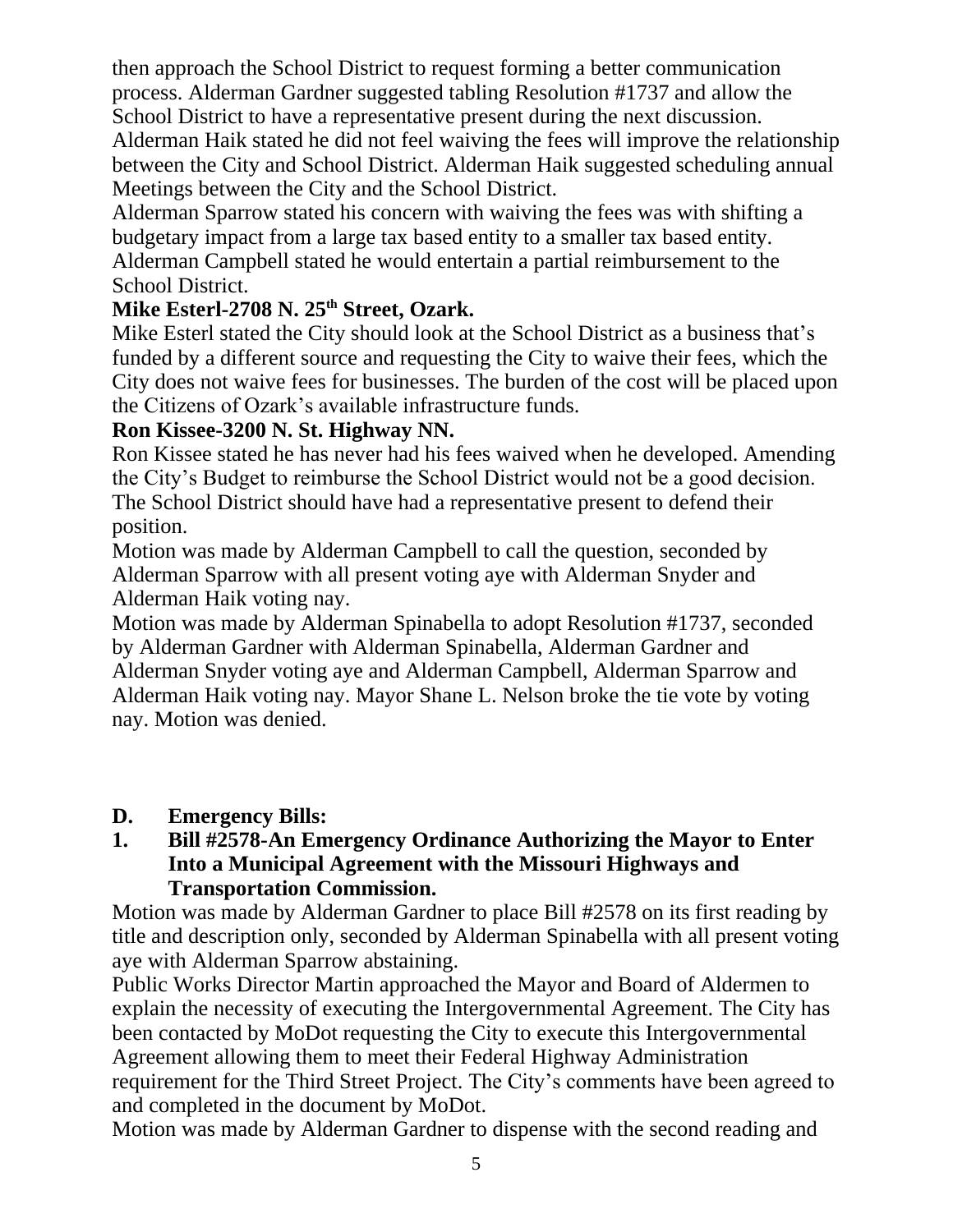place Bill #2578 on its third and final reading by title and description only, seconded by Alderman Campbell with all present voting aye with Alderman sparrow abstaining and Alderman Spinabella absent during the vote. Motion was made by Alderman Gardner to adopt Bill #2578 as Ordinance #12- 001, seconded by Alderman Campbell with all present voting by roll call vote with Alderman Sparrow abstaining: Alderman Eddie Campbell **Aye** 

| Alderman Chris Snyder          | Aye     |
|--------------------------------|---------|
| Alderman Mark Spinabella       | Aye     |
| <b>Alderman Dennis Sparrow</b> | Abstain |
| <b>Alderman Rick Gardner</b>   | Aye     |
| Alderman James Haik, III       | Aye     |
|                                |         |

- **E. Public Improvement Bills (Tax Bills):**
- **F. Grants:**
- **G. Amended Bills:**

# **SECOND READING AND FINAL PASSAGE OF BILLS. NO PUBLIC DISCUSSION, BOARD DISCUSSION ONLY:**

# **Report of Officers, Boards and Committees:**

**1. Administrative:** City Administrator Steve Childers.

City Administrator Childers informed the Board of Aldermen the Finance Department had prepared and placed before them tonight a bound copy of the 2012 Budget. Staff is looking forward to a good year.

The Board of Aldermen Noon Work Session will be held Monday, January 9, 2012, 12:00 p.m. at the City Hall.

- 2**. Public Safety:** Police Chief Lyle Hodges.
- **3. Public Works:** Public Works Director Larry Martin.

#### **1. Discussion of an Access Easement on City Owned Property Located Along US Highway 65.**

Public Works Director Martin stated he was approached by P & E Investments, who granted the City the property where the Duck Stadium was built. He is in the process of selling a small piece of property that has a bill board sign, prompting this request. P  $&\&$  E Investments is requesting the City grant a 70<sup>'</sup> access easement across our property for the new property owner to access the bill board. Public Works Director Martin stated he has no opposition with granting this access easement and requested the Board of Aldermen's consideration. The City's only purpose for this property is for storm water detention purposes. Along with resolving this issue the City is in the process of resolving drainage issues with  $P \&$ E Investments. P  $&$  E Investments has agreed to bear all expenses associated with obtaining this access easement.

Alderman Campbell asked if this would be an issue if the City ever continues the outer road on the east side of St. Highway 65.

Public Works Director Martin stated it does not interfere with our Master Plan; the outer road will follow the established road's course.